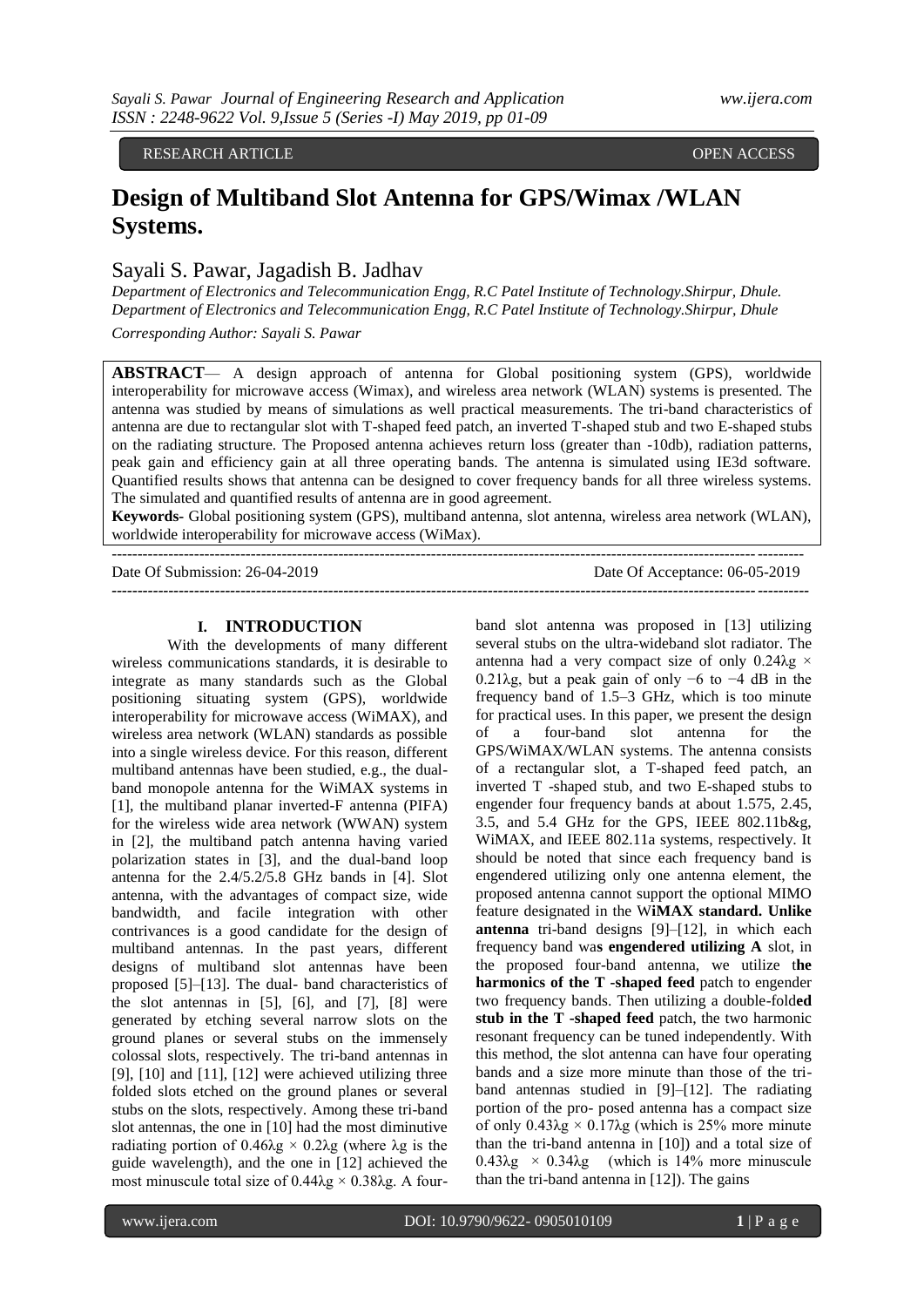

**Fig. 1.** Geometry of proposed antenna

of the antenna in the four frequency bands are much higher gains than those of the four-band antenna in [13]. The proposed multiband antenna is studied and designed utilizing the IE3D Software. The methodology used to design the antenna for other frequency bands is additionally proposed. For verification of simulation results, the antenna is fabricated and quantified. The results on reflection coefficient S11, radiation pattern, realized peak gain, and efficiency are presented. The frequency bands 2.4–2.545 GHz for the IEEE 802.11b&g WLAN systems, 3.27–3.97 GHz for the WiMAX system, and 5.17–5.93 GHz for the IEEE 802.11a WLAN system. The effects of the feeding cable utilized in quantification and of the cover are additionally investigated.

## **II. ANTENNA DESIGN.**

The proposed multiband slot antenna is shown in Fig. 2, which consist of a rectangular slot with a size  $\overline{L1} \times \overline{W}$  1 = 48  $\times$  18 mm<sup>2</sup> on one side of the substrate. The rectangular slot is loaded with an inverted T -shaped stub at the upper edge of the rectangular slot and two E-shaped stubs on the lefthand (LH) and right-hand (RH) sides of the slot. The inverted T -shaped stub has the horizontal strip folded on both sides to achieve a compact size. A T -shaped feed patch with micro strip victualed on the other side of the substrate is utilized to victual the rectangular slot. The element line has a width of  $Wf = 1.76$  mm to achieve an impedance of 50 Ω. The upper side of the T -shaped patch is elongated on both sides and then double-folded to achieve a compact size.



**Fig. 2.** Geometry of antenna: (a) top view; (b) side view; and (c) bottom view (dark gray—metal in front and light gray—metal in bottom).

A step is utilized in the lower side of the T shaped aliment patch on both the LH and the RH sides for better impedance matching. The antenna can engender four frequency bands at about 1.575, 2.45, 3.5, and 5.4 GHz, denoted here as bands 1, 2, 3, and 4, respectively, for different wire- less standards. The rectangular slot and the inverted T -shaped stub together engender band 1 at about 1.575 GHz for the GPS system. The two E-shaped stubs operating as monopole radiators engender band 2 at about 2.45 GHz for the IEEE 802.11b&g WLAN systems. The T -shaped aliment patch and inverted T -shaped stub engender band 3 at about 3.5 GHz for the WiMAX system. The T -shaped aliment patch in the higher mode engenders band 4 at about 5.4 GHz for the IEEE 802.11a WLAN system. The antenna is studied and designed on a substrate with a relative permittivity of  $er = 3.5$ , a thickness of

**Table 1.** DIMENSIONS OF THE PRO POSED ANTENNA (MM)

| Ll  | L2   | L3   | L4  | L5  | L6  | L7 | L8  | L9  |
|-----|------|------|-----|-----|-----|----|-----|-----|
| 48  | 21.6 | 29   | 3.3 | 12  | 5.5 |    | 1.3 |     |
| L10 | L11  | L12  | gl  | g2  | Wl  | W2 | W3  | W4  |
|     |      | 11.5 |     | 0.4 | 18  |    | 0.5 | 3.6 |
| W5  | Wf   | Ws   | hs  | Ls  |     |    |     |     |
| 15  | 1.76 | 44   | 0.8 | 56  |     |    |     |     |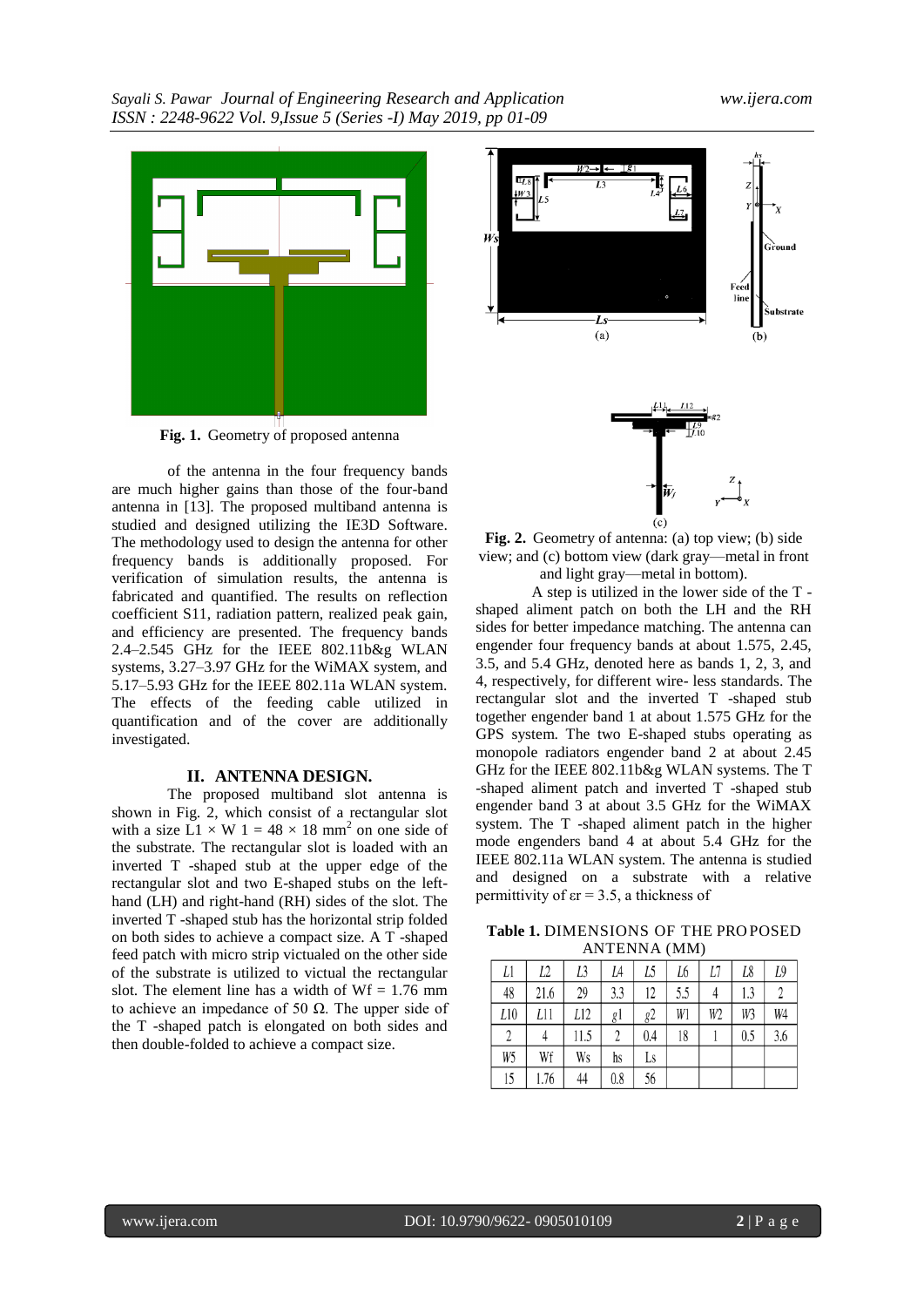

**Fig. 3**. Geometry of antenna Current Distribution.

0.8 mm, and a loss tangent of 0.004. The final dimensions of the multiband antenna are given in Table I, which is utilized to fabricate the antenna shown in Fig. 2 for quantification. In the antenna layout shown in Fig. 1, the victual line is placed symmetrically on the sizably voluminous ground plane, which could be occluding the way for other electronic components placed on the printed circuit board (PCB). However, the aliment line could withal be designed to have a 90◦ bent or be placed asymmetrically on the ground plane to give more space for other components. Since most other designs have the victual lines placed symmetrically on the ground plane, for facile comparison made by others, we withal place the aliment line symmetrically on the ground plane in our design.

### **III. DESIGN PARAMETERS OF ANTENNA.**

The length and width of the basic patch according to the

Desired frequency are as follows. Width of the patch (W):

$$
W = \frac{c}{2f_0} \sqrt{\frac{2}{\varepsilon_r + 1}}\tag{1}
$$

Length (L) is given by,

$$
L = \frac{\lambda_0}{2\sqrt{\varepsilon_{ref}}} - 2\Delta L
$$
 (2)

 $\ddotsc$ 

Where,

$$
\Delta L = 0.412h \frac{(\varepsilon_{\text{eff}} + 0.3)(\frac{W}{h} + 0.262)}{(\varepsilon_{\text{eff}} - 0.258)(\frac{W}{h} + 0.813)}
$$
(3)

$$
\varepsilon_{\text{ref}} = \frac{\varepsilon_r + 1}{2} + \frac{\varepsilon_r - 1}{2} \left[ 1 + \frac{12h}{W} \right]^{-1/2} \tag{4}
$$

### **Studies Of Antenna**

To study the effects of different radiating elements on the frequency bands of the proposed multiband antenna, computer simulation on S11 is carried out in four conditions: 1) only the T -shaped victual patch; 2) only the T -shaped aliment patch and the inverted T -shaped stub; 3) only the T -shaped victual patch and the two E-shaped stubs; and 4) the consummated design (proposed antenna). Results with captioned conditions are shown in Fig. 3. It can be optically discerned that, in condition 1 when only the T -shaped aliment patch is utilized in the slot, the antenna engenders three frequency bands, bands 1, 3, and 4, at about 1.8, 3.5, and 5.2 GHz, respectively. (Current distribution shown later betokens that band 1 at 1.8 GHz is engendered mainly by the rectangular slot, and bands 3 and 4 at 3.5 and 5.2 GHz, respectively, are mainly engendered by the T -shaped victual patch in different modes.) In condition 2, when the inverted T -shaped stub is integrated, Fig. 3 shows that band 1 is moved scarcely down from 1.8 to 1.575 GHz, yet bands 3 and 4 remaining about equipollent. If the two E-shaped stubs are utilized, in lieu of the inverted T -shaped stub, as in condition 3, Fig. 3 shows that the antenna has four frequency bands, bands 1, 2, 3, and 4, at about 1.8, 3.5, 2.5, and 5.2 GHz, respectively thus, one more frequency band (with quite an impotent resonance) is engendered at about 2.5 GHz. Moreover, the bandwidth of band 4 at about 5.2 GHz is widened. However, in condition 4, when all the elements are utilized, Fig. 3 shows that the proposed multi- band antenna has four frequency bands (with S11 < −10 dB), i.e., 1.522–1.588 GHz for the GPS system, 2.368–2.56 GHz for the IEEE 802.11b&g WLAN systems, 3.19–3.832 GHz for the WiMAX system, and 4.96–5.94 GHz for the IEEE 802.11a WLAN system. Note that the WiMAX application has been assigned different frequency bands such as at 2.3, 2.5, 3.5, 3.7 and 5.8 GHz. The 2.5-GHz and 5.8-GHz WiMAX bands over- lap with the IEEE 802.11b&g and IEEE 802.11a WLAN bands, respectively, which are supplementally covered by the proposed antenna. Thus, the proposed antenna can cover proximately all these WiMAX bands. Albeit the GPS system employs circularly polarized (CP) signal with a frequency band from 1570 to 1590 MHz, most commercial wireless contrivances employ linearly polarized antennas to receive the GPS signal. This will lead to a 3-dB power loss, but it is commonly acceptable by wireless contrivance designers. Thus, our linearly polarized antenna with the lowest band from 1.575 to 1.665 GHz can be utilized for the GPS system.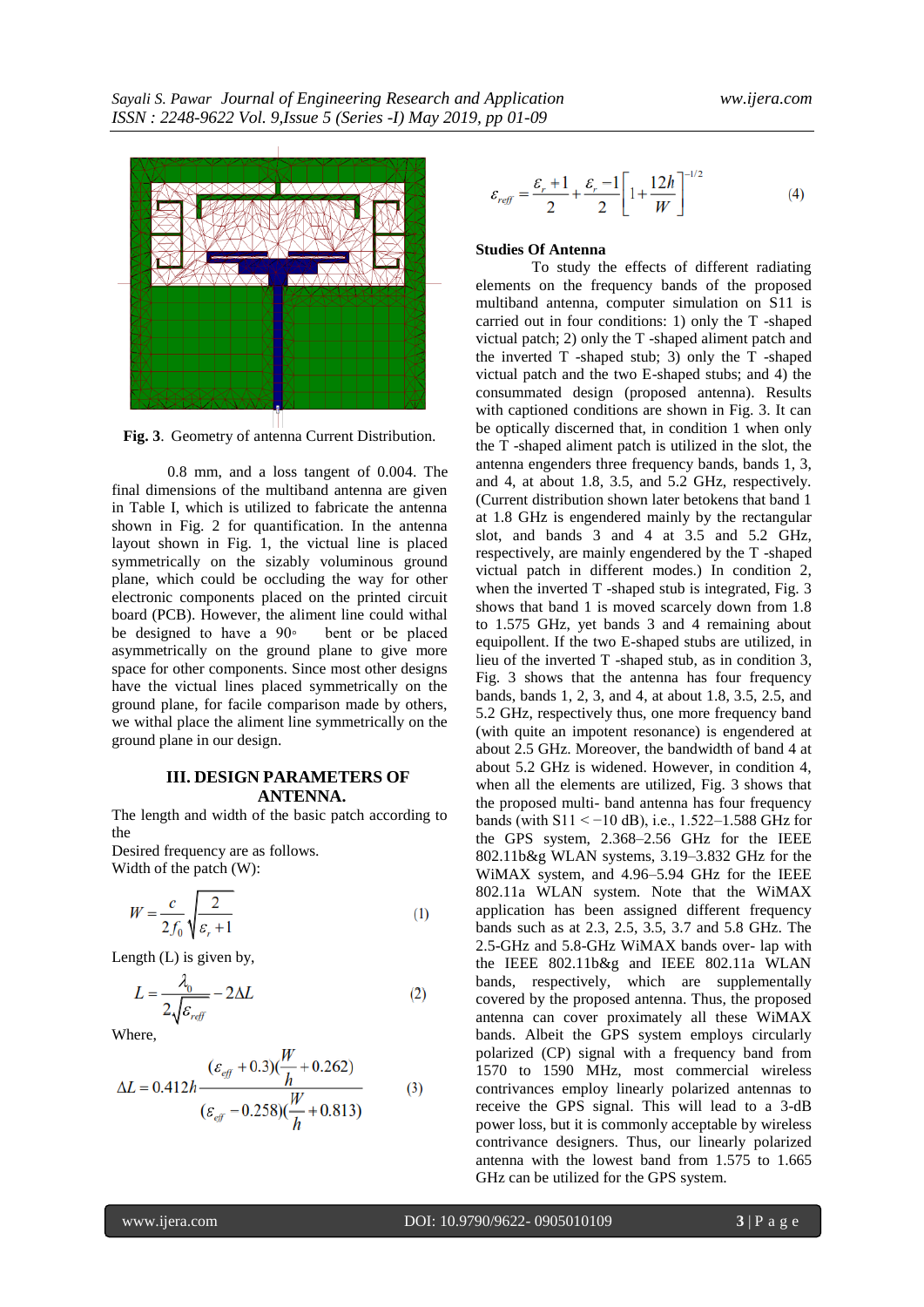

Fig**. 4.** Simulated S11 using different radiating elements of antenna.

The geometry of the antenna shown in Fig. 1(a) has many parameters such as L1, L3-L10, W1, W5, and g1, which would affect the frequency bands. In order to utilize the design in different applications, we require to find the parameters and a method to facilely set the frequencies of these frequency bands. Thus, computer simulation has been used to study the effects of different parameters on the four frequency bands. In the study, we kept the antenna size (i.e., the slot area  $W 1 \times L1$ ) unchanged. Results have showed that we can set the frequency bands in the order of bands 3, 4, 1, and 2 utilizing the following parameters.

Band 1: Using g1 (the gap between the inverted Tshaped stub and the upper edge of the slot).

Band 2: Using L6 (the height of the E-shaped stub)

Band 3: Using L3 (the length of the inverted T shaped stub) and W5 (width of the T -shaped feed patch).

Band 4: Using L12 (the length of the double-folded stub in the T-shaped feed patch).

The results of parametric study on these parameters are shown in Fig. 4. With L3 incremented from 23 mm to 26 and 29 mm, Fig. 4(a) shows that the low-cutoff frequency (for  $S11 < -10$  dB) of band 3 shifts from 3.43 GHz to 3.28 and 3.19 GHz, respectively. (Note that L3 additionally scarcely affects band 2, but it can be adjusted back utilizing L6 as shown later.) With W5 incremented from 8 mm to 11 and 15 mm, Fig. 4(b) shows that the high-cutoff frequency of band 3 shifts from 3.63 GHz to 3.73 and 3.83 GHz, respectively. Thus, L3 and W5 can be acclimated to set the frequency for band 3. With L12 incremented from 10.2 to 11.5 and 12.8 mm, Fig.  $4(c)$ shows that band 4 shifts from 5.69 GHz to 5.30 and 5.02 GHz, respectively, with other bands remaining about identically tantamount. So, L12 can be habituated to set band 4. With g1 incremented from 1 mm to 2 and 3 mm, Fig. 4(d) shows that band 1 shifts from 1.62 GHz to 1.55 and 1.49 GHz, respectively.

Albeit g1 additionally scarcely affects band 2, this can be adjusted back utilizing L6. Fig. 4(e) shows that as L6 increases from 5 mm to 5.5 and 6.0 mm, band 2 shifts from 2.47 GHz to 2.41 and 2.34 GHz, respectively, yet the other frequency bands remaining about equipollent. Thus, L6 can be acclimated to set band 2. The ground-plane size of the antenna has significant effects on the performance, so a parametric study is carried out on L2, which determines the ground-plane size. The simulated S11 in Fig. 4(f) shows that, with L2 incremented from 16 mm to 21.6 and 24 mm, band 1 shifts from 1.575 GHz to 1.552 and 1.54 GHz, band 2 shifts from 2.395 GHz to 2.41 and 2.425 GHz, band 3 shifts from 3.445 GHz to 3.406 and 3.375 GHz, and band 4 shifts from 5.255 GHz to 5.302 and 5.315 GHz. It can be visually perceived that the transmutations in frequency are relatively diminutive as L2 increases from 16 mm to 21.6 and 24 mm, but the matching in all four bands is significantly amended. Thus the ground-plane size avails achieve better matching. The operation of the antenna is further studied utilizing current distribution at the resonant frequencies as shown in Fig. 5. At 1.575 GHz for band 1, Fig. 5(a) shows that the surface current mainly distributes at the edges of the rectangular slot, with some on the inverted T -shaped stub. The resonant frequency f1 can roughly be resolute by the slot dimension, i.e.

$$
f_1 = \frac{c}{2(L1 + W1) \cdot \sqrt{\varepsilon}} = 1.43 \text{ GHz} \tag{1}
$$

where  $\varepsilon$  is the efficacious dielectric constant given by  $\varepsilon \approx (\varepsilon r + 1)/2 = 2.25$  with  $\varepsilon r$  being the relative permittivity of the substrate, c is the haste of light in free space, and L1 and W1 are the length and width, respectively, of the rectangular slot. Fig. 5(a) betokens that the inverted T -shaped stub increases the current path along the slot edges and hence lowers down the resonant frequency as denoted in Fig. 3. Moreover, the parameter g1 affects the length of the current path and consequently can be habituated to adjust band 1 as shown in Fig. 4(d). At 2.45 GHz for band 2, Fig. 5(b) shows that the current mainly concentrates on the two E-shaped stubs, which accommodate as monopole radiators with resonant frequency approximately given by [11], [12]

$$
f_2 = \frac{c}{4(L6 + L5/2 + L7 + L8) \cdot \sqrt{\varepsilon}} = 2.98 \text{ GHz} \quad (2)
$$

Where L6, L5, and L7 are as denoted in Fig. 1(a); thus, L6 can be acclimated to adjust the frequency for band 2 as shown in Fig. 4(e). Fig. 5(b) designates that some currents are coupled to the inverted T -shaped stub, which lowers down the resonant frequency from 2.5 to 2.45 GHz as shown in Fig. 3. At 3.5 GHz for band 3, Fig. 5(c) shows that currents flow along the double-folded extended stubs of the T -shaped feed patch and also on the inverted T -shaped stub, thus both elements deter- mine the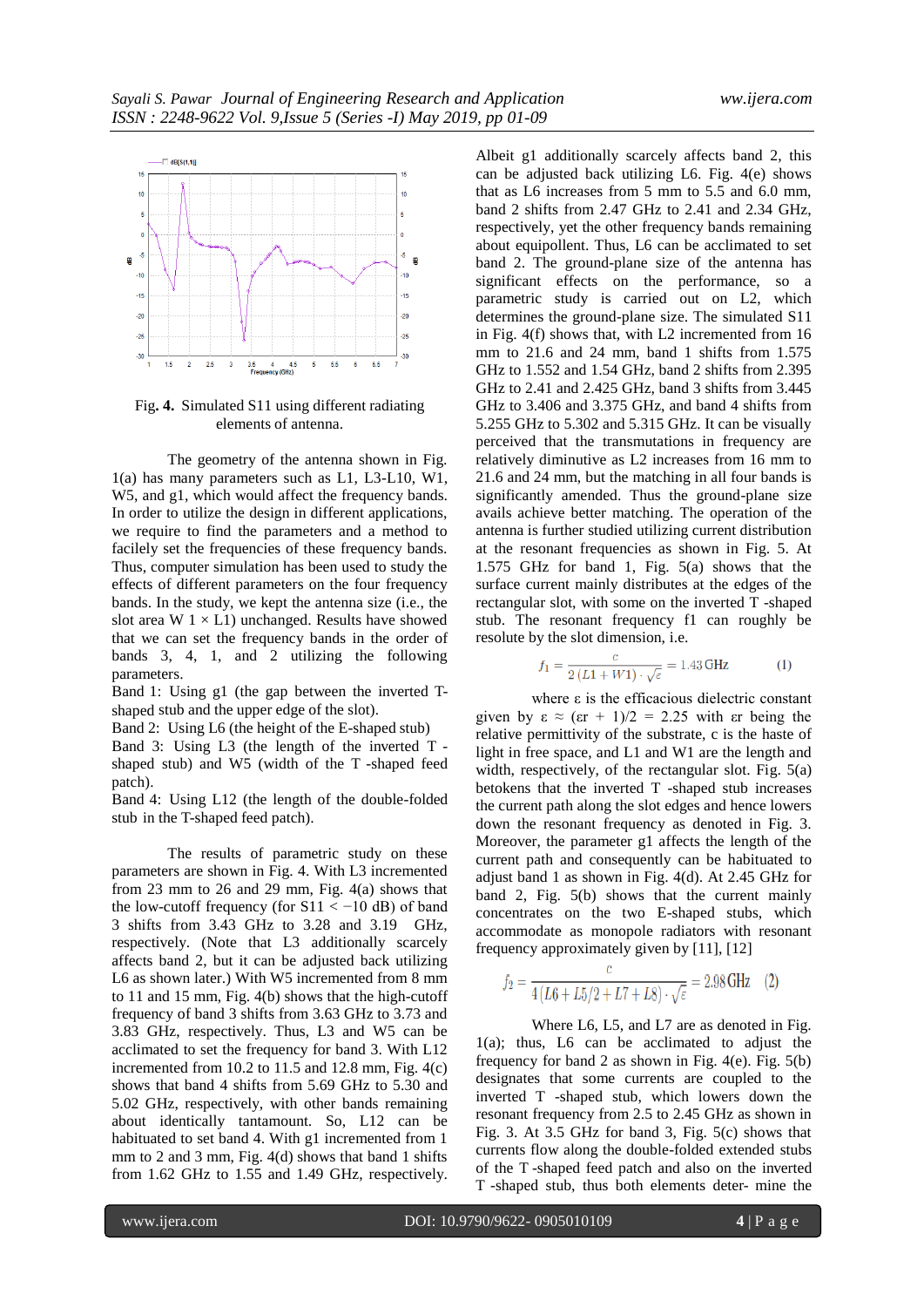frequency. At 5.2 GHz for band 4, Fig. 5(d) shows that the current mainly flows on the T -shaped feed patch which is similar to that of Fig. 4(c) at 3.5 GHz but with a shorter wavelength, indicating higher mode operation. With these results, we propose to set the frequency bands of the multiband antenna using the following steps:

- 1) Use the dimensions in Table I to start with
- 2) Use L3 and W5 to roughly set band 3
- 3) Use L12 to set band 4
- 4) Use g1 to roughly set band 1
- 5) Use L6 to set band 2

6) Use all these parameters to fine-tune the design.

Simulation has shown that, with the use of the above steps, the center frequencies of the four frequency bands have the tuning ranges listed in Table II.

#### **IV. SIMULATION AND MEASUREMENT RESULTS**.

The proposed multiband antenna has been studied utilizing computer simulation. The prototyped antenna of Fig. 2 has withal been quantified utilizing the antenna quantification equipment, Satimo StarLab System [14]. The simulated and quantified S11 are shown in Fig. 4. It can be visually perceived that the antenna has four frequency bands. The quantified frequency bands (for  $S11 \le -10$  dB) are 1.575–1.665 GHz (bandwidth of 90 MHz) for the GPS system, 2.4–2.545 GHz for the IEEE 802.11b&g WLAN systems (bandwidth of 145 MHz), 3.27–3.97 GHz for the WiMAX system (bandwidth of 700 MHz), and 5.17–5.93 GHz for the IEEE 802.11a WLAN system (bandwidth 760 MHz). Fig. 6 designates a good accedence between the simulated result (blue line) and the quantified result (red line). The minute difference is mainly due to the victualing cable utilized in quantification, which can be described as follows. In computer simulation, no alimenting cable is utilized. However, in quantifications, an alimenting cable is needed to connect the antenna to the quantification system (the Satimo Starlab System). At low frequencies, the ground plane of the antenna becomes electrically minuscule and some currents will flow back from the antenna to the outer surface of the victualing cable. This results in radiation [15] causing inaccuracy in radiation patterns quantification, and withal alters the current distribution on the antenna and hence the S11. To amend the precision in radiation pattern amend the precision in radiation quantification, the victualing cable provided by Satimo for use in the Starlab System is covered with EM suppressant tubing to absorb unwanted radiation. However, because energy is absorbed, this method ineluctably reduces the quantified gain and efficiency of the antenna, as will be shown later. To study the cable effects on our quantification, the victualing cable is modeled in CST according to [15] and [16] and utilized in simulation. The simulated S11

utilizing the cable model is additionally shown in Fig. 6 for comparison. It can be optically discerned that now the simulated result has a much better accedence with the quantified result. The quantified and simulated radiation patterns of Etot of the antenna at the frequencies of 1.55, 2.45, 3.5, and 5.2 GHz are shown in Fig. 7. It can be visually perceived that the radiation patterns in the  $x-y$  plane are quite omnidirectional. In the x–z plane, the radiation patterns have a "dumb-bell" shape. At low frequencies, the quantified radiation patterns (red lines) are minuter than the simulated patterns (blue lines) because of cable effects [15], [16]. Utilizing the cable model, the simulated results have better acquiescents with the quantified results. The antenna quantification equipment, Satimo StarLab System, is a plenarily automatic system [14]. In efficiency quantification, the equipment first measures the gain, radiation intensity, and reflection coefficient of the antenna and then computes the directivity of the antenna utilizing the radiation intensity [18]. Conclusively, it computes the antenna efficiency utilizing the equation Where  $\Gamma$  is the voltage reflection coefficient and G  $(θ, φ)$  and D  $(θ, φ)$  are the gain and directivity, respectively, of the antenna and functions of the spherical coordinate angles  $\theta$  and the simulated and quantified efficiencies and realized peak gains of the antenna are shown in Fig. 8. It can be visually perceived in Fig. 8(a) that, at low frequencies, the quantified efficiency is substantially lower than the simulated efficiency without utilizing the cable model for the reason of cable effects described antecedently. For comparison, the simulated efficiency with the utilization of the cable model is withal shown in Fig. 8(a). It can be visually perceived that the simulated efficiency without utilizing the cable model is higher than that utilizing the cable model, concretely at lower frequencies. The difference is caused by the cable effects, which can be habituated to approximate the cable effects occurred in authentic quantification. In our studies, this difference is utilized to abstract the cable effects on the quantified efficiency and the result is additionally shown in Fig. 8(a) for comparison. It can be optically discerned that, the simulated efficiency without utilizing the cable model and the quantified efficiency after abstracting the cable effects accede much preponderant. At the frequencies of 1.575, 2.45, 3.5, and 5.2 GHz, the quantified efficiencies with cable effects abstracted are 76.8%, 80.1%, 96.6%, and 85.5%, respectively.

The quantified realized peak gain and simulated realized gains with and without utilizing the cable model are shown in Fig. 8(b).

The quantified gain and simulated gain utilizing the cable model concur very well. The most immensely colossal difference of about 5.4 dB at 1.55 GHz is mainly due to the cable effects described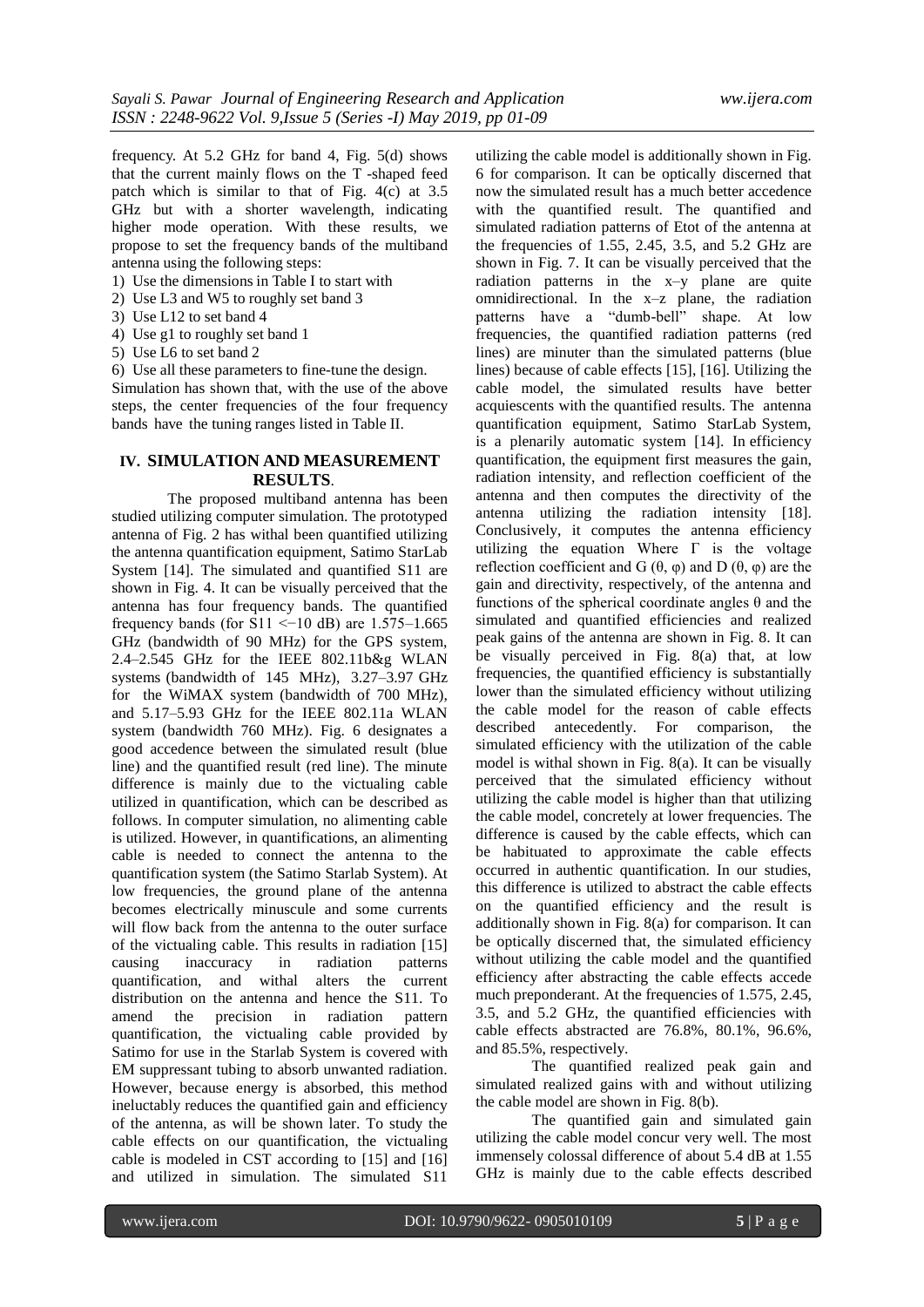antecedently. The simulated peak gain without utilizing the cable model emanates from 0 to 5.5 dBi in the four frequency bands. For the quantified peak gain, we cannot abstract the cable effects in the same way as is done for the quantified efficiency. This is because the radiation pattern involves not only the amplitude but additionally the phase of the radiated EM wave. A minute vicissitude in phase due to the alimenting cable could cause substantial vicissitude in the direction and amplitude of the peak gain in the radiation pattern. The effects of wireless contrivance cover on the top and bottom of the antenna have additionally been studied utilizing the simulation model shown in Fig. 9. The cover has a thickness of 1 mm and is composed of acrylonitrile butadiene styrene (ABS) with a dielectric constant of 2.45 and a loss tangent of 0.02. These parameters are obtained by quantifying the cover of an authentic Nokia mobile phone. The simulated S11 with or without having the cover are in Fig. 10. It can be optically discerned that bands 1, 2, and 3 shift scarcely lower to 1.46–1.52 GHz, 2.30–2.50 GHz, and 3.08–3.70 GHz, respectively, which are due to the higher dielectric constant of ABS decrementing the frequencies. In practice, these diminutive shifts can be facilely abstracted utilizing the design steps in Section III. Fig. 10 shows that band 4 having a higher frequency is not affected much by the cover.

Conclusively, we compare the total size, the size of radiating portion, and the gain of our proposed antenna with those of other slot antennas having tri-band in [9]–[12] and four-band in [13] and results are listed in Table III. It can be optically discerned that the tri-band antenna in [10] has the most minuscule radiating portion of  $0.46\lambda g \times 0.2\lambda g$ and the one in [12] has the minutest total size of  $0.44\lambda g \times 0.38\lambda g$ . Both sizes are more immensely colossal than those of our proposed antenna. Albeit the four-band antenna in [13] has the total size and size of radiating portion more minuscule than those of our proposed antenna, its peak gain of −6 to −4 dBi in the frequency band of 1.5 to 3 GHz is too minute for practical uses. Note that in [13], the gains in the other two frequency bands were not provided and so are marked with "x" in Table III. Figure's captions should be centered beneath the image or picture, and Table captions should be centered above the table body.



**Fig 5.** Band 1 Band 2 Band 3 And Band 4 Geometry current distribution

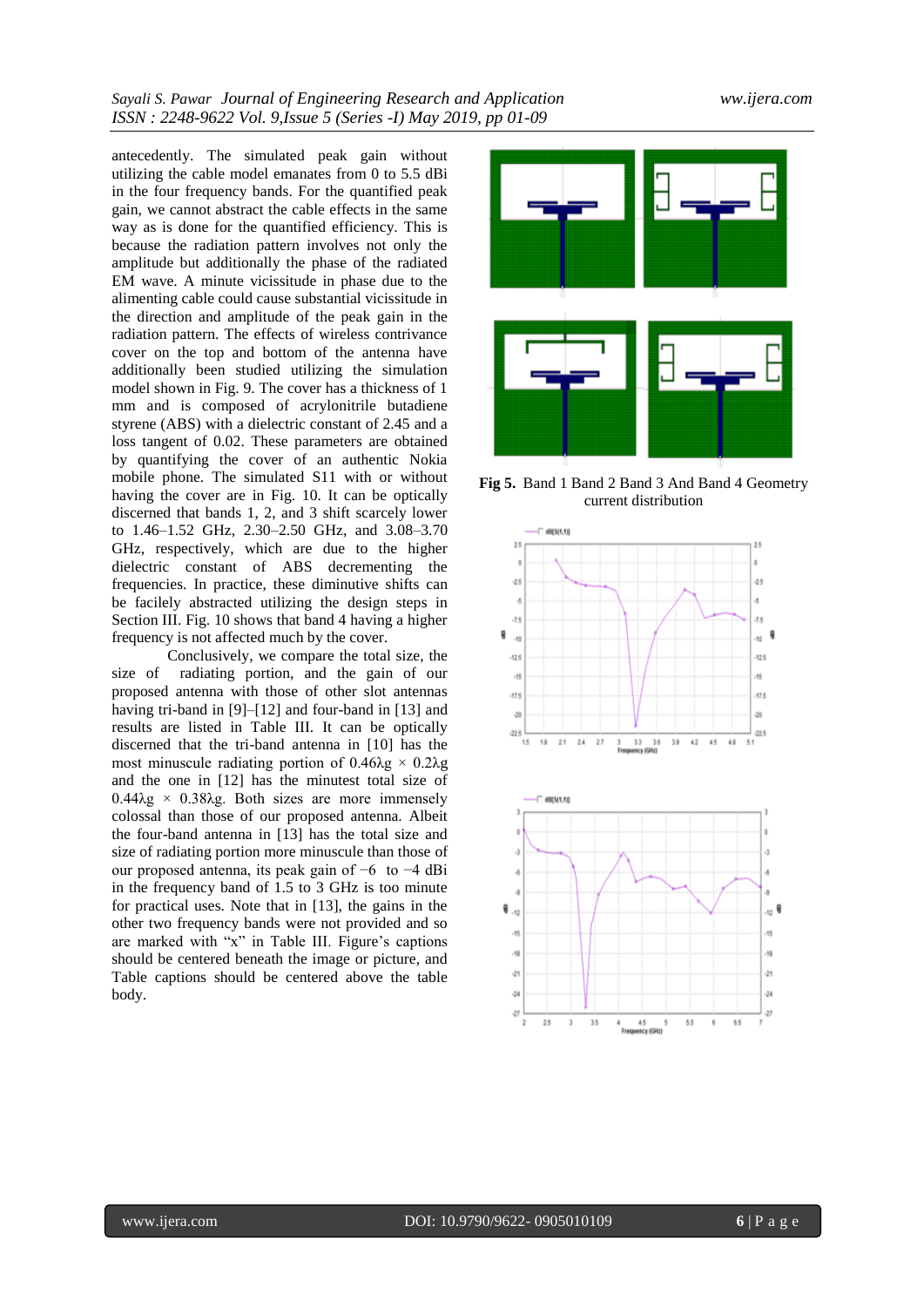

elements of antenna.







 $-\square$ : S(1,1)



Smith-Chart Display

**Fig 7.** Simulated SMITH CHART using different radiating elements of antenna.

 $-1$ : S(1,1)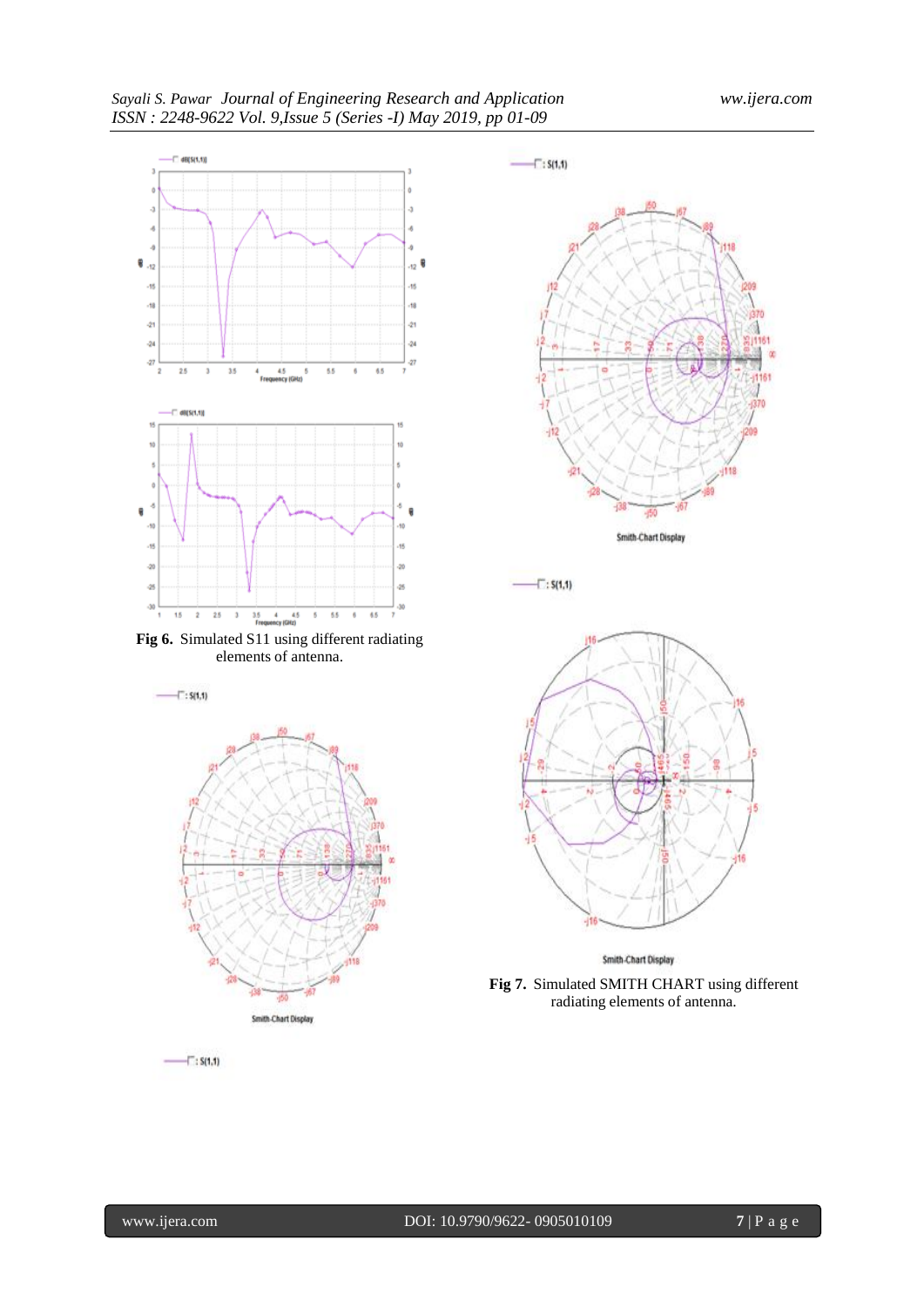

**Fig 8.** Simulated VSWR using different radiating elements of antenna

#### **V. CONCLUSION.**

The design of a planar four-band slot antenna for GPS/WiMAX/WLAN has been presented. The antenna consists of a radiating slot loaded with a T -shaped aliment patch, an inverted T -shaped stub, and two E-shaped stubs. Simulation and quantification have been used to study the performance, in terms of return loss, radiation pattern, realized peak gain, and efficiency, of the antenna. Results have shown that the antenna has four frequency bands at about 1.575, 2.45, 3.5, and  $5.2$ GHz, which can be habituated to cover the GPS, WLAN, and WiMAX systems. Results of studies have additionally been used to propose a methodology of utilizing the design for other frequency bands.

#### **REFERENCES**

- [1]. A Coplanar Reconfigurable Folded Slot Antenna Without Bias Network for WLAN Applications Dimitrios E. Anagnostou, Member, IEEE, and Ahmad A. Gheethan, Student Member, IEEE IEEE ANTENNAS AND WIRELESS PROPAGATION LETTERS, VOL. 8, 2009
- [2]. COMPACT TRIPLE BAND RECTANGULAR MICROSTRIP ANTENNA FOR WLAN/WIMAX APPLICATIONS. C.R.BYRAREDDY, N.C.EASWAR REDDY, C.S.SRIDHA Journal of Theoretical and Applied Information Technology 31stOctober 2011. Vol. 32 No.2
- [3]. ANALYSIS OF ELEMENT SHAPE IN THE DESIGN FOR MULTI-BAND APPLICATIONS Pidugu Prasad,D Vakula. International Journal of Research in Engineering and Technology eISSN: 2319-1163 | pISSN: 2321-7308
- [4]. Simulation and Design of Broad-Band Slot Antenna for Wireless Applications Amar Partap Singh Pharwaha & Shweta Rani Proceedings of the World Congress on Engineering 2011 Vol II WCE 2011, July 6 - 8, 2011, London, U.K.
- [5]. A New Compact Slot Antenna for Dual-band WLAN Applications Mahmood T. Yassen, Jawad K. Ali, Ali J Salim, Seevan F. Abdulkareem, Ali I. Hammoodi, Department of Electrical Engineering, University of Technology, Iraq, et al.
- [6]. A Compact Microstrip Slot Triple-Band Antenna for WLAN/WiMAX Applications Lin Dang, Zhen Ya Lei, Yong Jun Xie, Gao Li Ning, and Jun Fan IEEE ANTENNAS AND WIRELESS PROPAGATION LETTERS, VOL. 9, 2010
- [7]. A Novel Switchable Single- and Multifrequency Triple-Slot Antenna for 2.4-GHz Bluetooth, 3.5- GHz WiMax, and 5.8-GHz WLAN Alireza Pourghorban Saghati, Mohammadnaghi Azarmanesh, and Reza Zaker, Member, IEEE IEEE ANTENNAS AND WIRELESS PROPAGATION LETTERS, VOL. 9, 2010
- [8]. C. H. Chang and K. L. Wong, "Printed  $\lambda$ /8-PIFA for penta-band WWANoperationin the mobile phone," IEEE Trans. Antennas Propag., vol. 57, no. 5, pp. 1373–1381, May. 2009.
- [9]. Y. D. Dong, H. Toyao, and T. Itoh, "Design and characterization of minia- turized patch antennas